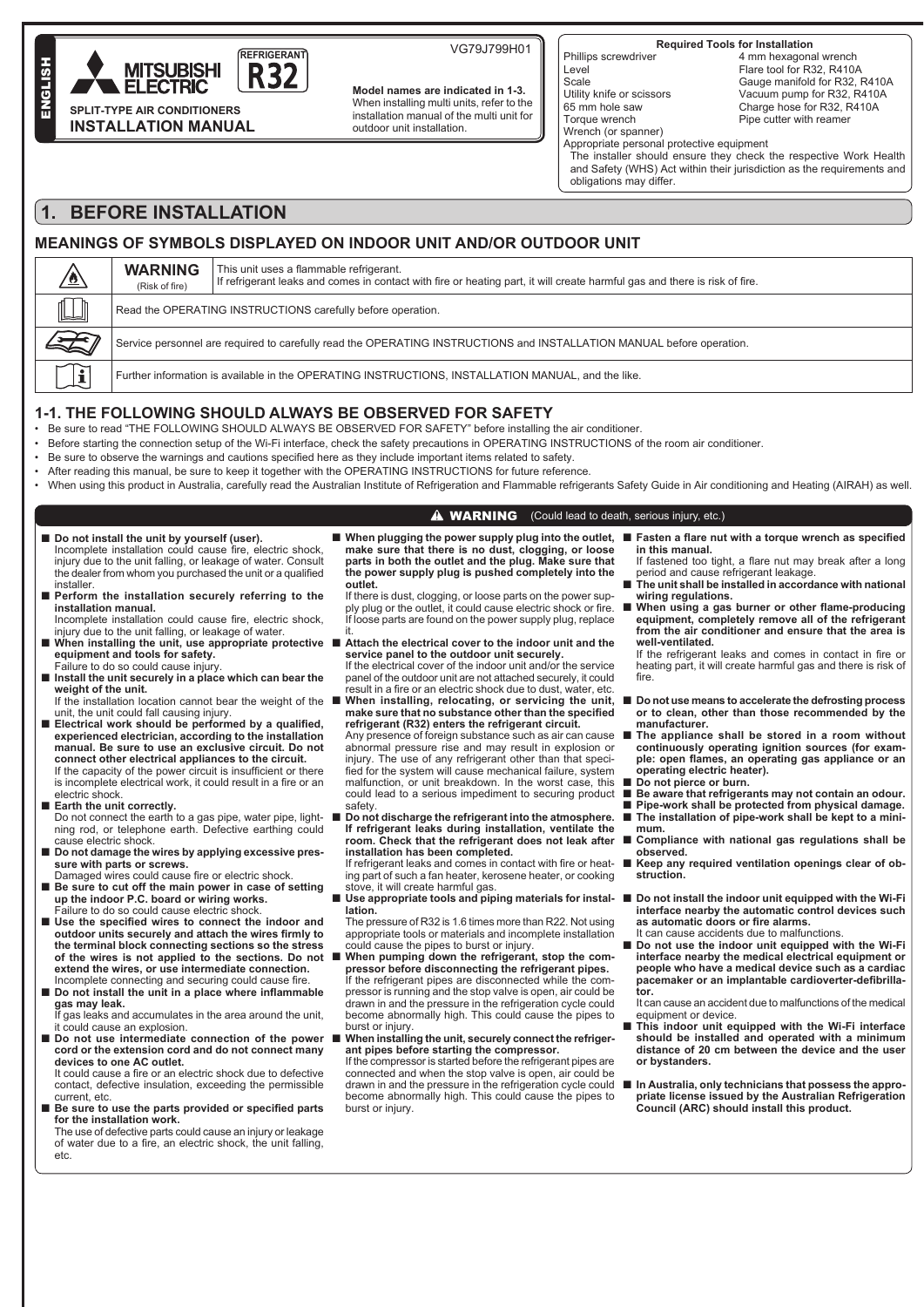■ Install an earth leakage breaker depending on the **installation place.** If an earth leakage breaker is not installed, it could cause

electric shock. ■ Perform the drainage/piping work securely accord-

- **ing to the installation manual.** If there is defect in the drainage/piping work, water could ■ **Do not operate the air conditioner during interior**  drop from the unit, soaking and damaging household
- goods. ■ Do not touch the air inlet or the aluminum fins of **the outdoor unit.** This could cause injury.
- Do not install the outdoor unit where small animals **may live.**

If small animals enter and touch the electric parts inside the unit, it could cause a malfunction, smoke emission, or fire. Also, advise user to keep the area around the unit clean.

construction and finishing work, or while waxing the floor.

 Before operating the air conditioner, ventilate the room well after such work is performed. Otherwise, it may cause volatile elements to adhere inside the air conditioner, resulting in water leakage or scattering of dew.

- **To prevent damage from static electricity, touch a nearby metal body to discharge static electric-ity from yourself before touching the indoor unit equipped with the Wi-Fi interface.**
- Static electricity from the human body may damage the Wi-Fi interface unit. ■ **Do not use the indoor unit equipped with the Wi-Fi interface nearby other wireless devices, micro-waves, cordless phones, or facsimiles.**

# It can cause malfunctions.

## **1-2. SELECTING THE INSTALLATION LOCATION**

### **INDOOR UNIT**

- Where airflow is not blocked.
- Where cool (or warm) air spreads over the entire room.
- Rigid wall without vibration.
- Where it is not exposed to direct sunshine. Do not expose to direct sunshine also during the period following unpacking to before use.
- Where easily drained.
- At a distance 1 m or more away from your TV and radio. Operation of the air conditioner may interfere with radio or TV reception. An amplifier may be required for the affected device.
- In a place as far away as possible from fluorescent and incandescent lights. In order to make the infrared remote control operate the air conditioner normally. The heat from the lights may cause deformation or the ultraviolet may cause deterioration.
- Where the air filter can be removed and replaced easily.
- Where it is away from the other heat or steam source.
- Please ensure that the Router supports the WPA2-AES encryption setting before commencement of the installation of this indoor unit equipped with the Wi-Fi interface.
- The End user should read and accept the terms and conditions of the Wi-Fi service before commencement of the installation of this indoor unit equipped with the Wi-Fi interface.
- This indoor unit equipped with the Wi-Fi interface should not be installed and connected to any Mitsubishi Electric system which is to provide application critical cooling or heating.

### **REMOTE CONTROLLER**

- Where it is easy to operate and easily visible.
- Where children cannot touch it.
- Select a position about 1.2 m above the floor and check that signals from the remote controller are surely received by the indoor unit from that position ('beep' or 'beep beep' receiving tone sounds). After that, attach remote controller holder to a pillar or wall and install wireless remote controller.

#### **Note:**

In rooms where inverter type fluorescent lamps are used, the signal from the wireless remote controller may not be received.

## **OUTDOOR UNIT**

- Where it is not exposed to strong wind. If the outdoor unit is exposed to a wind during defrosting, the defrosting time will be longer.
- Where airflow is good and dustless.
- Where rain or direct sunlight can be avoided as much as possible.

**A CAUTION** (Could lead to serious injury in particular environments when operated incorrectly.)

- Where neighbours are not annoyed by operation sound or hot (or cool) air.
- Where rigid wall or support is available to prevent the increase of operation sound or vibration.
- Where there is no risk of combustible gas leakage.
- When installing the unit at a high level, be sure to secure the unit legs.
- Where it is at least 3 m away from the antenna of TV set or radio. Operation of the air conditioner may interfere with radio or TV reception in areas where reception is weak. An amplifier may be required for the affected device.
- Install the unit horizontally.
- Please install it in an area not affected by snowfall or blowing snow. In areas with heavy snow, please install a canopy, a pedestal and/or some baffle boards.

#### **Note:**

It is advisable to make a piping loop near outdoor unit so as to reduce vibration transmitted from there.

### **Note:**

When operating the air conditioner in low outside temperature, be sure to follow the instructions described below.

- Never install the outdoor unit in a place where its air inlet/outlet side may be exposed directly to wind.
- To prevent exposure to wind, install the outdoor unit with its air inlet side facing the wall.
- To prevent exposure to wind, it is recommended to install a baffle board on the air outlet side of the outdoor unit.
- Avoid the following places for installation where air conditioner trouble is liable to occur. Where flammable gas could leak.
- Where there is much machine oil.
- 
- Where oil is splashed or where the area is filled with oily smoke (such as cooking areas and factories, in which the properties of plastic could be changed and damaged). Salty places such as the seaside.
- Where sulfide gas is generated such as hot spring, sewage, waste water.
- Where there is high-frequency or wireless equipment.
- Where there is emission of high levels of VOCs, including phthalate compounds, formaldehyde, etc., which may cause chemical cracking.
- The appliance shall be stored so as to prevent mechanical damage from occurring.

## **1-3. SPECIFICATIONS**

| Model                  |              | Power supply *1 |                |                  | Wire specifications *2          |                                   | Pipe size<br>(thickness $*3, *4$ )    | Maximum amount of     |  |
|------------------------|--------------|-----------------|----------------|------------------|---------------------------------|-----------------------------------|---------------------------------------|-----------------------|--|
| Indoor unit            | Outdoor unit | Rated Voltage   | Frequency      | Breaker capacity | Power supply                    | Indoor/outdoor<br>connecting wire | Gas / Liquid                          | refrigerant charge *7 |  |
| MSZ-EF22VG(K)(W/B/S)   |              |                 | 50 Hz<br>230 V |                  |                                 | 4-core<br>$1.0 \text{ mm}^2$      | ø9.52 / 6.35 mm<br>$(0.8 \text{ mm})$ |                       |  |
| MSZ-EF25VG(K)(W/B/S)   | MUZ-EF25VG   |                 |                | 10 A             | 3-core                          |                                   |                                       | 880 g                 |  |
| MSZ-EF35VG(K)(W/B/S)   | MUZ-EF35VG   |                 |                |                  | $1.0$ mm <sup>2</sup>           |                                   |                                       | 1000q                 |  |
| MSZ-EF42VG(K)(W/B/S)   | MUZ-EF42VG   |                 |                | 12A              | 3-core<br>$1.5$ mm <sup>2</sup> |                                   |                                       |                       |  |
| $MSZ-EF50VG(K)(W/B/S)$ | MUZ-EF50VG   |                 |                | 16 A             | 3-core<br>$2.0$ mm <sup>2</sup> |                                   |                                       | 1510q                 |  |

\*1 Connect to the power switch which has a gap of 3 mm or more when open to interrupt the source power phase. (When the power switch is shut off, it must interrupt all phases.)

\*2 Use wires in conformity with design 60245 IEC 57.

- \*3 Never use pipes with thickness less than specified. The pressure resistance will be insufficient.
- \*4 Use a copper pipe or a copper-alloy seamless pipe.
- \*5 Be careful not to crush or bend the pipe during pipe bending.
- \*6 Refrigerant pipe bending radius must be 100 mm or more.

\*8 Insulation material : Heat resisting foam plastic 0.045 specific gravity

\*9 Be sure to use the insulation of specified thickness. Excessive thickness may cause incorrect installation of the indoor unit and insufficient thickness may cause dew drippage.

# (EF25, 35, 42/EF50)

| Pipe length and height difference |          |  |  |  |  |
|-----------------------------------|----------|--|--|--|--|
| Max. pipe length                  | 20/30 m  |  |  |  |  |
| Max. height difference            | 12/15 m  |  |  |  |  |
| Max. number of bends *5, *6       | 10       |  |  |  |  |
| Refrigerant adjustment A *7       | $20$ g/m |  |  |  |  |
| Insulation thickness *8, *9       | 8 mm     |  |  |  |  |

<sup>\*7</sup> If pipe length exceeds 7 m, additional refrigerant (R32) charge is required. (No additional charge is required for pipe length less than 7 m.)

Additional refrigerant =  $A \times (pipe length (m) - 7)$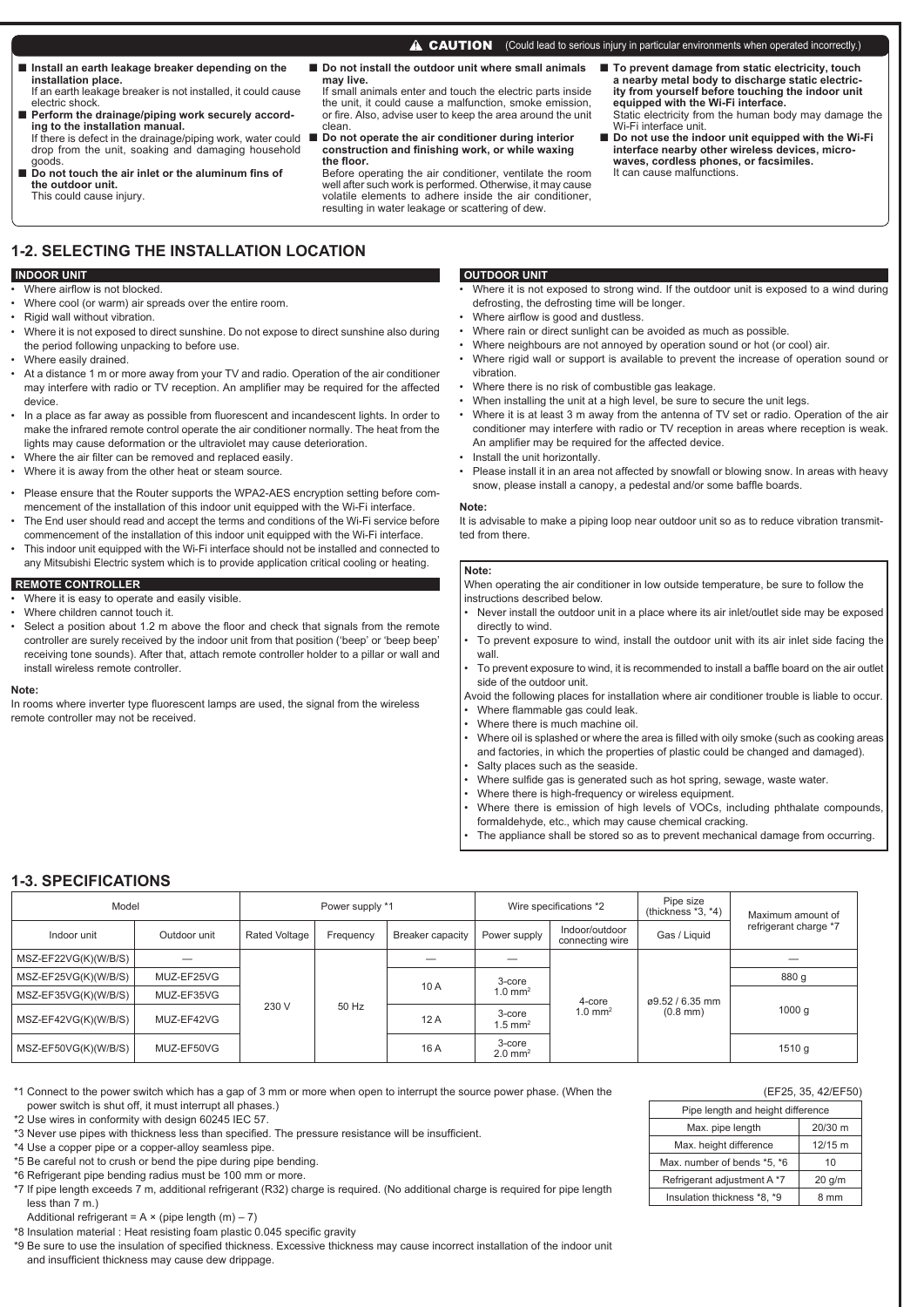## **1-4. INSTALLATION DIAGRAM**

### **ACCESSORIES**

## **PARTS TO BE PROVIDED AT YOUR SITE**

|               | <b>\CCESSORIES</b>                                             |                |     | PARTS TO BE PROVIDED AT YOUR SITE            |          |
|---------------|----------------------------------------------------------------|----------------|-----|----------------------------------------------|----------|
|               | Check the following parts before installation.<br>Indoor unit> |                |     |                                              |          |
| (1)           | Installation plate                                             |                | (A) | Indoor/outdoor unit connecting wire*1        |          |
| (2)           | Installation plate fixing screw                                | 5              | ΈB) | <b>Extension pipe</b>                        |          |
|               | $4 \times 25$ mm                                               |                | (C) | Wall hole sleeve                             |          |
|               | (3) Wireless remote controller                                 |                | (D) | Wall hole cover                              |          |
| (4)           | Felt tape<br>(For left or left-rear piping)                    |                | (E) | Pipe fixing band                             | $2$ to 5 |
|               |                                                                |                | (F) | Fixing screw for $(E)$ 4 $\times$ 20 mm      | $2$ to 5 |
|               | $(5)$ Battery (AAA) for $(3)$                                  | $\overline{2}$ |     | (G) Piping tape                              |          |
|               | (6) Remote controller holder                                   |                | (H) | Putty                                        |          |
| (7)           | Fixing screw for $(5)$ 3.5 $\times$ 16 mm<br>(Black)           | $\overline{2}$ | (1) | Drain hose<br>(or soft PVC hose, 15 mm inner | 1 or 2   |
| Outdoor unit> |                                                                |                |     | diameter or hard PVC pipe VP16)              |          |
|               | (8) Drain socket                                               |                | (J) | Refrigeration oil                            |          |
|               |                                                                |                |     |                                              |          |

### **Note:**

\*1 Place indoor/outdoor unit connecting wire (A) and power supply cord (K) at least 1 m away from the TV antenna wire.

Be sure to use wall hole sleeve (C) to prevent indoor/outdoor connecting wire (A) from contacting metal parts in the wall and to prevent damage by rodents in case the wall is hollow.



#### WARNING

To avoid risk of fire, flare connection should be installed outdoors. Reusable mechanical connectors and flared joints are not allowed **indoors.**



When the piping is to be attached to a wall containing metals (tin plated) or metal netting, use a chemically treated wooden piece 20 mm or thicker between the wall and the piping or wrap 7 to 8 turns of insulation vinyl tape around the piping. To use existing piping, perform COOL operation for 30 minutes and pump down before removing the old air conditioner. Remake flare according to the dimension for new refrigerant.

### A A WARNING

To avoid risk of fire, embed or protect the refrigerant piping. External damage on the refrigerant piping can be cause of fire.





#### **Drain piping for outdoor unit**

- Provide drain piping before indoor and outdoor piping connection.
- Connect drain hose (I) I.D.15 mm as shown in the illustration.
- Make sure to provide drain piping with a downhill grade for easy drain flow.

**Note:**

Install the unit horizontally. Do not use drain socket (8) in cold regions. Drain may freeze and make the fan stop.

The outdoor unit produces condensate during the heating operation. Select the installation place to ensure to prevent the outdoor unit and/or the grounds from being wet by drain water or damaged by frozen drain water.



\*3 When any 2 sides of left, right and rear of unit are clear.

#### **IMPORTANT NOTES**

- Units should be installed by licensed contractor according to local code requirements. • To comply with the requirements of Australian standard AS/NZS 3000 electrical installations (wiring rules), the electrical wiring required between the indoor and outdoor units must be installed by a licenced electrical contractor.
- Check that cabling will not be subject to wear, corrosion, excessive pressure, vibration, sharp edges or any other adverse environmental effects. The check shall also take into account the effects of aging or continual vibration from sources such as compressors or fans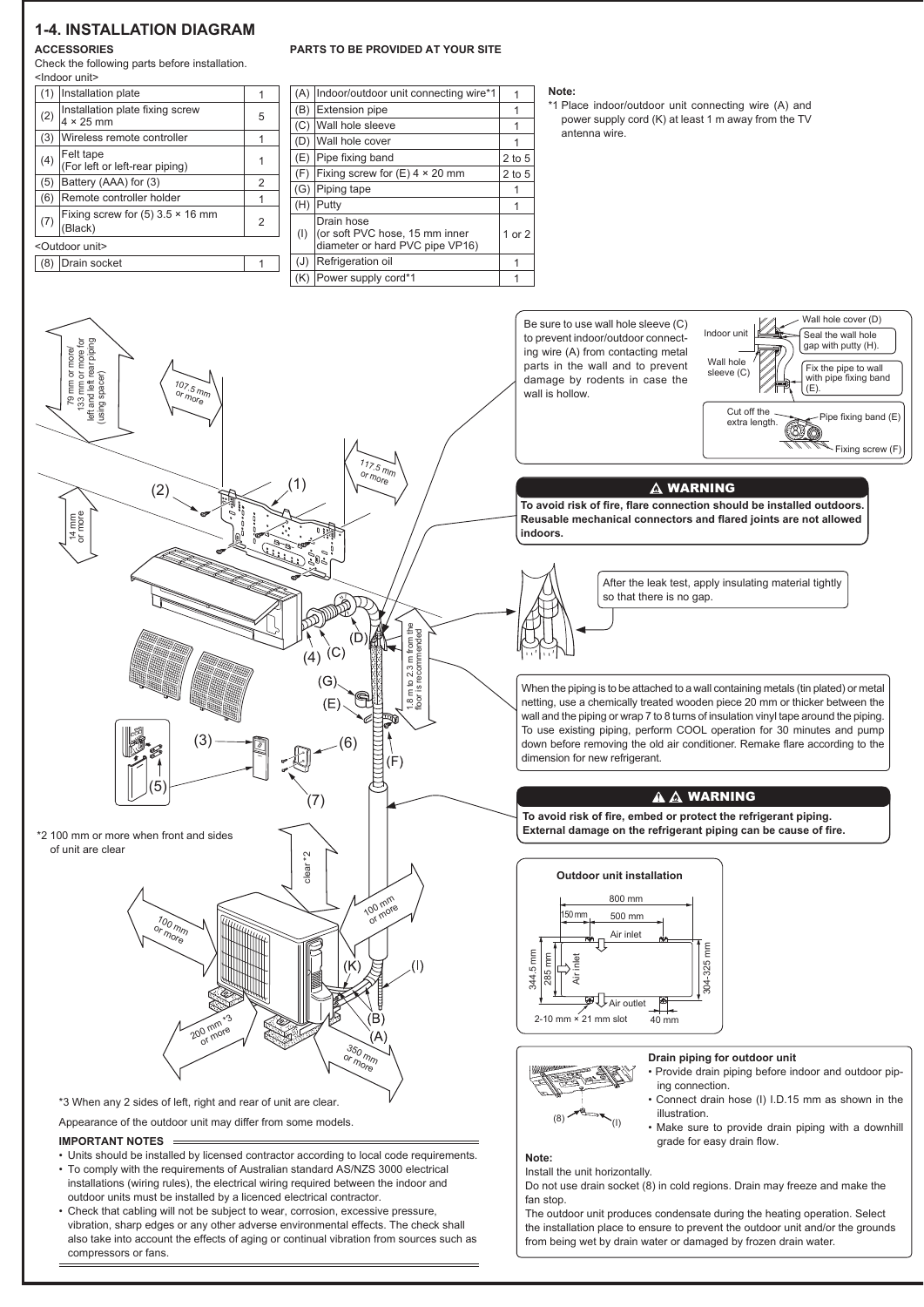# **2. INDOOR UNIT INSTALLATION**

# **2-1. FIXING OF INSTALLATION PLATE**

- Find a structural material (such as a stud) in the wall and fix installation plate (1) horizontally by tightening the fixing screws (2) firmly.
- To prevent installation plate (1) from vibrating, be sure to install the fixing screws in the holes indicated in the illustration. For added support, fixing screws may also be installed in other holes.
- When the knockout is removed, apply vinyl tape to the knockout edges to prevent damaging the wires.
- When bolts recessed in the concrete wall are to be utilized, secure installation plate (1) using  $11 \times 20 \cdot 11 \times 26$  oval hole (450 mm pitch).
- If the recessed bolt is too long, change it for a shorter one available in the market.

# **2-2. WALL HOLE DRILLING**

- 1) Determine the wall hole position.
- 2) Drill a ø65 mm hole. The outdoor side should be 5 to  $\frac{1}{1}$   $\frac{1}{2}$  =  $\frac{1}{2}$  5-7 mm 7 mm lower than the indoor side.
- 3) Insert wall hole sleeve (C).



\* Same for left hole.

Wal

VMM).

Outdoor

# **2-3. CONNECTING WIRES FOR INDOOR UNIT**

### You can connect indoor/outdoor lead wire without removing the front panel.

- 1) Open the front panel.
- 2) Remove VA clamp.
- 3) Pass indoor/outdoor unit connecting wire (A) from the back of the indoor unit and process the end of the wire.
- 4) Loosen terminal screw, and connect first the earth wire, then indoor/outdoor unit connecting wire (A) to the terminal block. Be careful not to make mis-wiring. Fix the wire to the terminal block securely so that no part of its core is appeared, and no external force is conveyed to the connecting section of the terminal block.
- 5) Firmly tighten the terminal screws to prevent them from loosening. After tightening, pull the wires lightly to confirm that they do not move.
- 6) Secure indoor/outdoor unit connecting wire (A) and the earth wire with the VA clamp. Never fail to hook the left claw of the VA clamp. Attach the VA clamp securely.



- For future servicing, give extra length to the connecting wires.
- Make earth wire a little longer than others. (More than 60 mm)
- Do not fold the excess wire, or cram it into small space. Take caution not to damage the wires.
- Be sure to attach each screw to its correspondent terminal when securing the cord and/or the wire to the terminal block. **Note:** Do not place the wires between the indoor unit and the installation plate (1).
- Damaged wire could cause heat generation or fire



# **2-4. PIPE FORMING AND DRAIN PIPING**

### **Pipe Forming**

- Place the drain hose below the refrigerant piping
- Make sure that the drain hose is not heaved or snaked. • Do not pull the hose when applying the tape.
- When the drain hose passes the room, be sure to wrap insula-
- tion material (obtainable at a store) around it.

### **Rear, right, or downward piping**

- 1) Put the refrigerant piping and the drain hose together, then firmly apply piping tape (G) from the end.
- 2) Insert the piping and the drain hose into the wall hole sleeve (C), and hook the upper part of the indoor unit on the installation plate (1).
- 3) Check if the indoor unit is hooked securely on the installation plate (1) by moving the unit to left and right.
- Thrust the lower part of the indoor unit into the installation plate (1).

### **Drain Piping**

- If the extension drain hose has to pass through a room, be sure to wrap it with commercially sold insulation.
- The drain hose should point downward for easy drain flow. (Fig. 1)
- If the drain hose provided with the indoor unit is too short, connect it with drain hose (I) that should be provided at your site. (Fig. 2)
- When connecting the drain hose to the hard vinyl chloride pipe, be sure to insert it securely into the pipe.  $(Fia, 3)$



### Do not make drain piping as shown below.



#### **Left or left-rear piping Note:**

Be sure to reattach the drain hose and the drain cap in case of left or left-rear piping.

Otherwise, it could cause drops of water to drip down from the drain hose.

- 1) Put the refrigerant piping and the drain hose together, then firmly apply felt tape (4) from the end. Felt tape (4) overlap width should be 1/3 the tape width.
- Use a bandage stopper at the end of felt tape (4). 2) Pull out the drain cap at the rear right of the indoor unit.
- (Fig. 1) • Hold the convex section at the end and pull the drain
- cap. 3) Pull out the drain hose at the rear left of the indoor unit.
- (Fig. 2)
- Hold the claw marked by the arrows and pull out the drain hose forward.
- 4) Put the drain cap into the section to which the drain hose is to be attached at the rear of the indoor unit. (Fig. 3) Insert not sharp-edged tools such as screwdrivers into the hole at the end of the cap and insert the cap fully into the drain pan.
- 5) Insert the drain hose fully into the drain pan at the rear right of the indoor unit. (Fig. 4)
	- Check if the hose is hooked securely to the projection of its inserting part at the drain pan.
- 6) Insert the drain hose into wall hole sleeve (C), and hook the upper part of indoor unit on installation plate (1). Then, move the indoor unit completely to the left in order to make placing the piping in the back space of the unit easier.
- 7) Cut out a piece of cardboard from the shipping box, roll it up, hook it onto the back rib, and use it as a spacer to lift the indoor unit. (Fig. 5)
- 8) Connect the refrigerant piping with the extension pipe (B).
- 9) Thrust the lower part of the indoor unit into the installation plate (1).



Liquid pipe Gas pipe

恳

Indoor/outdoor unit connecting wire (A)

Felt tape (4)

Cut off in case of right piping.

Piping tape (G)

Œ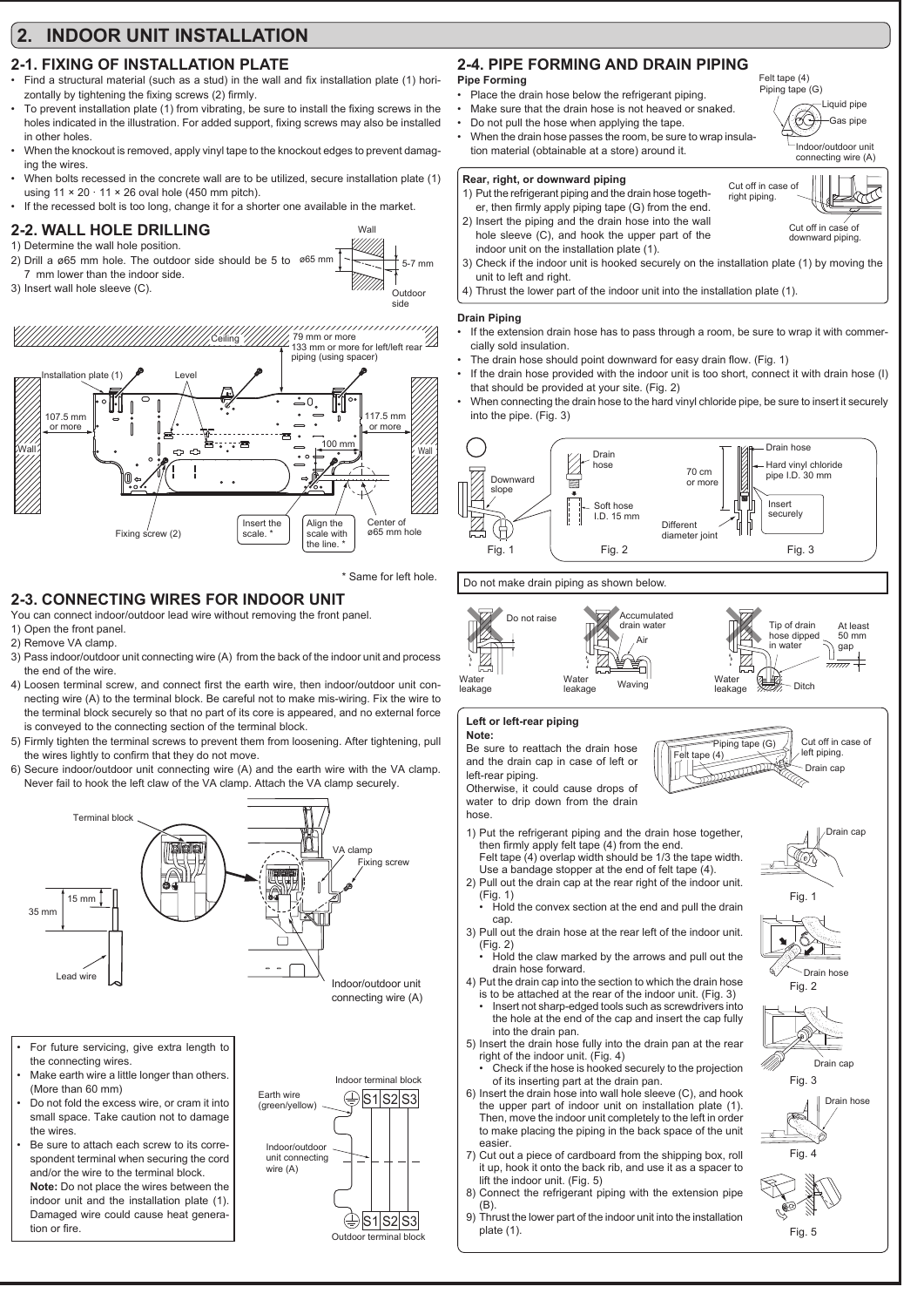# **3. OUTDOOR UNIT INSTALLATION**

# **3-1. CONNECTING WIRES FOR OUTDOOR UNIT**

## 1) Open the service panel.

- 2) Loosen terminal screw, and connect indoor/outdoor unit connecting wire (A) from the indoor unit correctly on the terminal block. Be careful not to make mis-wiring. Fix the wire to the terminal block securely so that no part of its core is appeared, and no external force is conveyed to the connecting section of the terminal block.
- 3) Firmly tighten the terminal screws to prevent them from loosening. After tightening, pull the wires lightly to confirm that they do not move.
- 4) Connect power supply cord (K).
- 5) Fix indoor/outdoor unit connecting wire (A) and power supply cord (K) with the cord clamp. 6) Close the service panel securely.



- Make earth wire a little longer than others. (More than 100 mm)
- For future servicing, give extra length to the connecting wires.
- Be sure to attach each screw to its correspondent terminal when securing the cord and/or the wire to the terminal block.

# **3-2. FLARING WORK**

- 1) Cut the copper pipe correctly with pipe cutter. (Fig. 1, 2) 2) Completely remove all burrs from the cut cross section of pipe. (Fig. 3)
- Put the end of the copper pipe to downward direction as you remove burrs in order to avoid to let burrs drop in the piping.
- 3) Remove flare nuts attached to indoor and outdoor units, then put them on pipe having completed burr removal. (Not possible to put them on after flaring work.)
- 4) Flaring work (Fig. 4, 5). Firmly hold copper pipe in the dimension shown in the table. Select A mm from the table according to the tool you use.

### 5) Check

- Compare the flared work with Fig. 6.
- If flare is noted to be defective, cut off the flared section and do flaring work again.



|  |                         | Nut<br>(mm) |               | $A$ (mm)        | Tightening torque     |              |            |
|--|-------------------------|-------------|---------------|-----------------|-----------------------|--------------|------------|
|  | Pipe diameter           |             | Clutch type   | Clutch type     | Wing nut<br>type tool | $N \cdot m$  | kgf•cm     |
|  | (mm)                    |             | tool for R32. | tool for        |                       |              |            |
|  |                         |             | <b>R410A</b>  | R <sub>22</sub> | for R22               |              |            |
|  | ø6.35 (1/4")            | 17          |               |                 | 1.5 to 2.0            | 13.7 to 17.7 | 140 to 180 |
|  | ø9.52 (3/8")            | 22          | $0$ to $0.5$  | 1.0 to 1.5      |                       | 34.3 to 41.2 | 350 to 420 |
|  | $\emptyset$ 12.7 (1/2") | 26          |               |                 | 2.0 to 2.5            | 49.0 to 56.4 | 500 to 575 |
|  | ø15.88 (5/8")           | 29          |               |                 |                       | 73.5 to 78.4 | 750 to 800 |
|  |                         |             |               |                 |                       |              |            |

## **3-3. PIPE CONNECTION**

- Fasten flare nut with a torque wrench as specified in the table
- When fastened too tight, flare nut may break after a long period and cause refrigerant leakage.
- Be sure to wrap insulation around the piping. Direct contact with the bare piping may result in burns or frostbite.

### **Indoor unit connection**

Connect both liquid and gas pipings to indoor unit.

- Apply a thin coat of refrigeration oil (J) on the flared ends of the pipes. Do not apply refrigeration oil on screw threads. Excessive tightening torque will result in damage on the screw.
- For connection, first align the center, then tighten the first 3 to 4 turns of flare nut, by hand.
- Use tightening torque table above as a guideline for indoor unit side union joint section, and tighten using two wrenches. Excessive tightening damages the flare section.

## **A WARNING**

To avoid risk of fire, flare connection should be installed outdoors. **Bausable mechanical connectors and flared joints are not allowed indoors** When connecting the refrigerant piping by brazing, rather than using flare connections. **complete all brazing prior to connecting indoor unit to outdoor unit.**

### **Outdoor unit connection**

Connect pipes to stop valve pipe joint of the outdoor unit in the same manner applied for indoor unit.

• For tightening, use a torque wrench or spanner and use the same tightening torque applied for indoor unit.

### **A WARNING**

**When installing the unit, securely connect the refrigerant pipes before starting the compressor.**

## **3-4. INSULATION AND TAPING**

1) Cover piping joints with pipe cover.

Coppe pipe

Tilted Uneven Burred

Fig. 2

Flaring tool

No good

Fig. 1

Good

 $\Box$ 

 $90^{\circ}$ 

 $\mathcal{O}$ 

- 2) For outdoor unit side, surely insulate every piping including valves.
- 3) Using piping tape (G), apply taping starting from the entry of outdoor unit.
- Stop the end of piping tape (G) with tape (with adhesive agent attached).
- When piping have to be arranged through above ceiling, closet or where the temperature and humidity are high, wind additional commercially sold insulation to prevent condensation.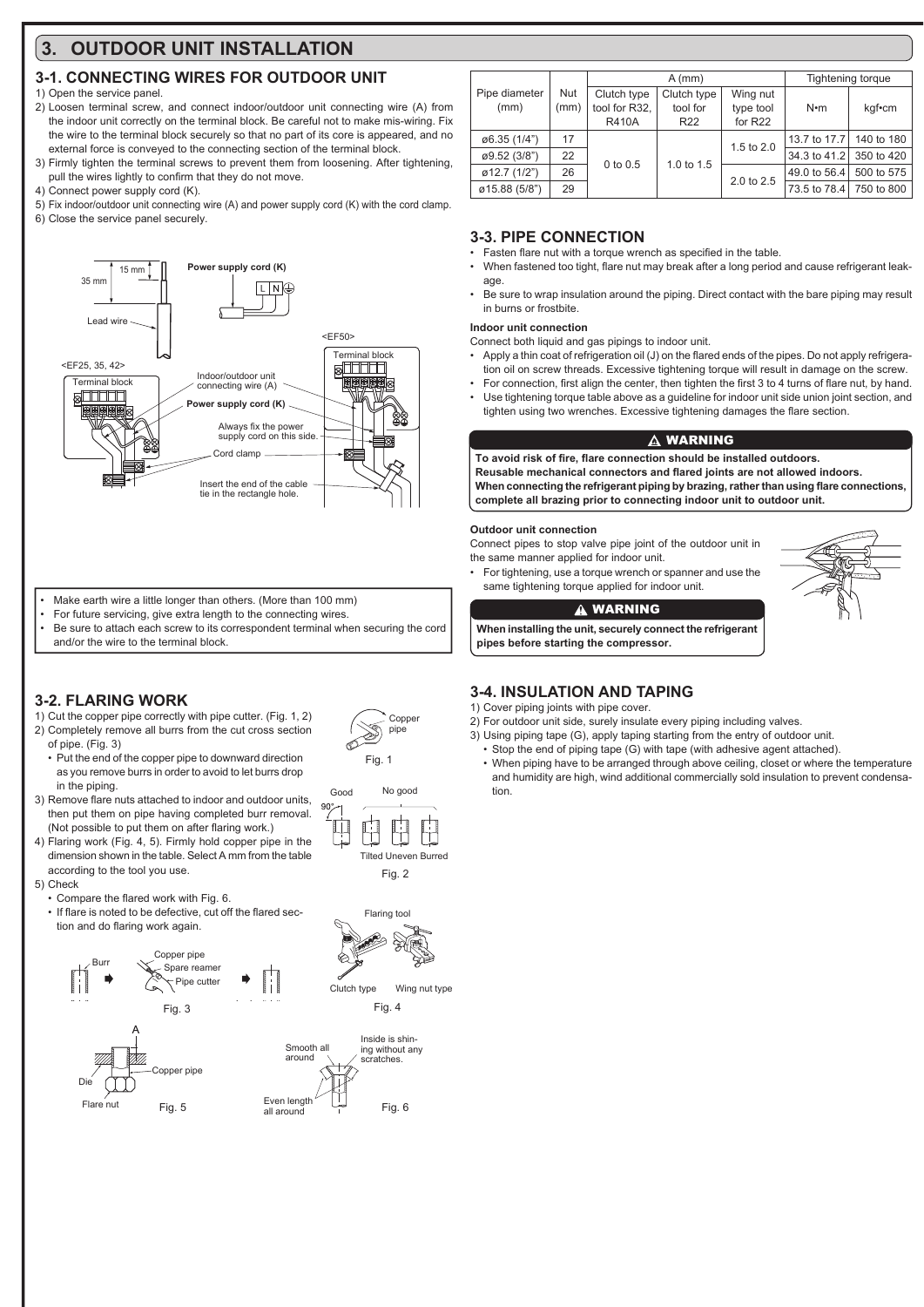# **4. PURGING PROCEDURES, LEAK TEST, AND TEST RUN**

# **4-1. PURGING PROCEDURES AND LEAK TEST**

- 1) Remove service port cap of stop valve on the side of the outdoor unit gas pipe. (The stop valves are fully closed and covered in caps in initial state.)
- 2) Connect gauge manifold valve and vacuum pump to service port of stop valve on the gas pipe side of the outdoor unit.



3) Run the vacuum pump. (Vacuumize until 500 microns is achieved.)

- 4) Check the vacuum with gauge manifold valve, then close gauge manifold valve, and stop the vacuum pump.
- 5) Leave as it is for one or two minutes. Make sure pointer gauge manifold valve remains in the same position. Confirm that pressure gauge shows -0.101 MPa [Gauge] (-760 mmHg)
- 6) Remove gauge manifold valve quickly from service port of stop valve.

## $\mathbf{A} \mathbf{A}$  WARNING

To avoid risk of fire, make sure that there are no flammable hazards or ignition **risks before opening the stop valves.**

- 7) After refrigerant pipes are connected and evacuated, fully open all stop valves on both sides of gas pipe and liquid pipe. Operating without fully opening lowers the performance and this causes trouble.
- 8) Refer to 1-3., and charge the prescribed amount of refrigerant if needed. Be sure to charge slowly with liquid refrigerant. Otherwise, composition of the refrigerant in the system may be changed and affect performance of the air conditioner.
- 9) Tighten cap of service port to obtain the initial status.

10) Leak test

# **4-2. TEST RUN**

- 1) Insert power supply plug into the power outlet and/or turn on the breaker.
- 2) Press the E.O. SW once for COOL, and twice for HEAT operation. Test run will be performed for 30 minutes. If the upper lamp of the operation indicator blinks every 0.5 seconds, inspect the indoor/ outdoor unit connecting wire (A) for mis-wiring. After the test run, emergency mode (set temperature 24ºC) will start.



- 3) To stop operation, press the E.O. SW several times until all LED lamps turn off. Refer to operating instructions for details.
- 4) Checking the remote (infrared) signal reception
- Press the OFF/ON button on the remote controller (3) and check that an electronic sound is heard from the indoor unit. Press the OFF/ON button again to turn the air conditioner off.
- Once the compressor stops, the restart preventive device operates so the compressor will not operate for 3 minutes to protect the air conditioner.

### **4-3. AUTO RESTART FUNCTION**

This product is equipped with an auto restart function. When the power supply is stopped during operation, such as during blackouts, the function automatically starts operation in the previous setting once the power supply is resumed. (Refer to the operating instructions for details.)

### **Caution:**

• After test run or remote signal reception check, turn off the unit with the E.O. SW or the remote controller before turning off the power supply. Not doing so will cause the unit to start operation automatically when power supply is resumed.

**To the user**

- After installing the unit, make sure to explain the user about auto restart function.
- If auto restart function is unnecessary, it can be deactivated. Consult the service representative to deactivate the function. Refer to the service manual for details.

## **4-4. EXPLANATION TO THE USER**

- Using the OPERATING INSTRUCTIONS, explain to the user how to use the air conditioner (how to use the remote controller, how to remove the air filters, how to clean, precautions for operation, etc.).
- Recommend the user to read the OPERATING INSTRUCTIONS carefully.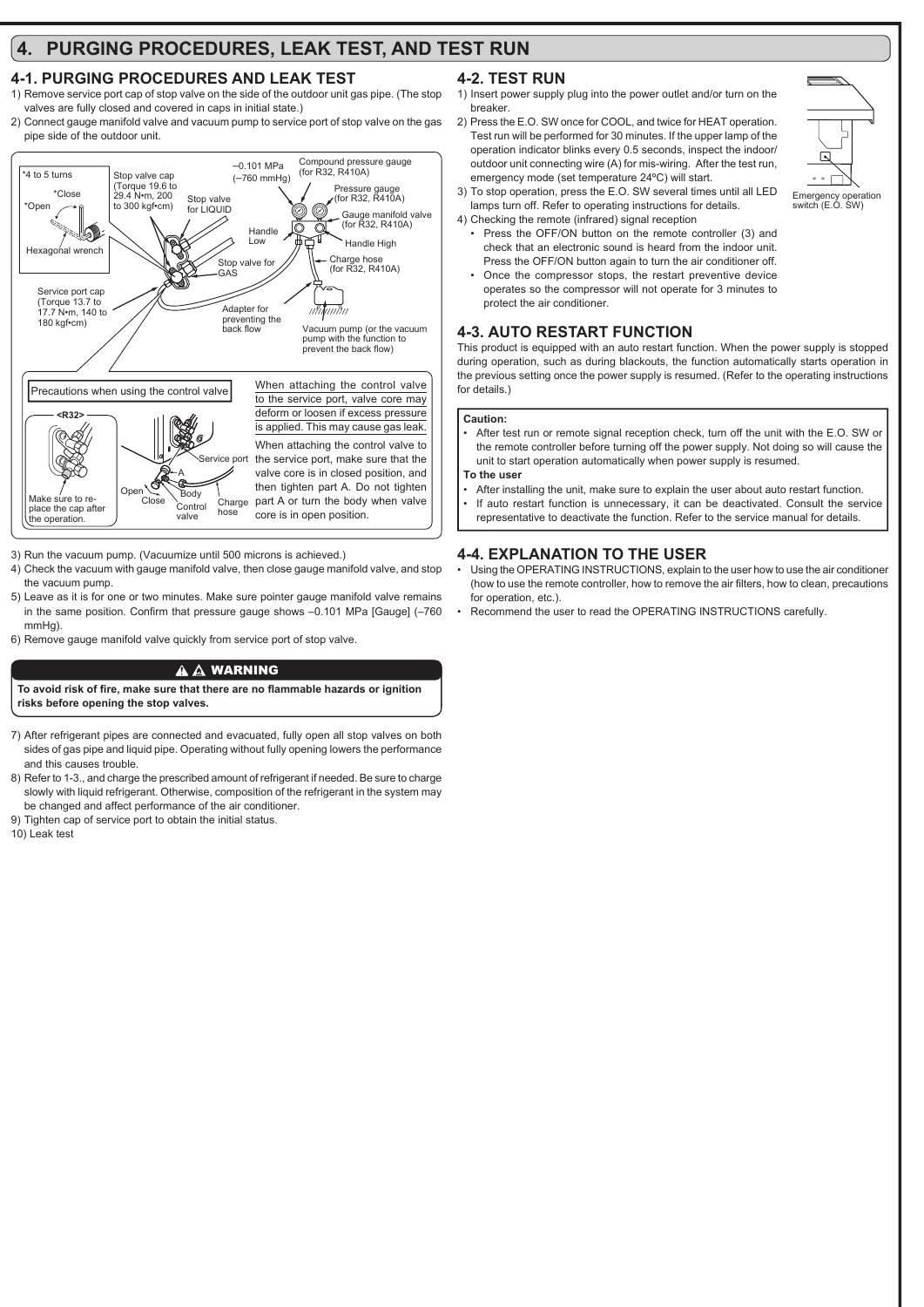# **5. CONNECTION SETUP OF THE Wi-Fi INTERFACE ( VGK TYPE ONLY)**

This product is equipped with the Wi-Fi Interface as standard.

Refer to the OPERATING INSTRUCTIONS provided with the indoor unit for connection with the router.

# **6. RELOCATION AND MAINTENANCE**

# **6-1. REMOVING AND INSTALLING THE PANEL ASSEMBLY**

### **Removal procedure**



#### **Installation procedure**

- 1) Install the panel assembly following the removal procedure in reverse.
- 2) Be sure to press the positions as indicated by the arrows in order to attach the assembly completely to the unit.



# **6-2. REMOVING THE INDOOR UNIT**

Remove the bottom of the indoor unit from the installation plate.

When releasing the corner part, release both left and right bottom corner part of indoor unit and pull it downward and forward as shown in the figure on the right.



## **6-3. PUMPING DOWN**

When relocating or disposing of the air conditioner, pump down the system following the procedure below so that no refrigerant is released into the atmosphere.

- 1) Connect the gauge manifold valve to the service port of the stop valve on the gas pipe side of the outdoor unit.
- 2) Fully close the stop valve on the liquid pipe side of the outdoor unit.
- 3) Close the stop valve on the gas pipe side of the outdoor unit almost completely so that it can be easily closed fully when the pressure gauge shows 0 MPa [Gauge] (0 kgf/cm<sup>2</sup>).

4) Start the emergency COOL operation. To start the emergency operation in COOL mode, disconnect the power supply plug and/ or turn off the breaker. After 15 seconds, connect the power supply plug and/or turn on the breaker, and then press the E.O. SW once. (The emergency COOL operation can be performed continuously for up to 30 minutes.)

- 5) Fully close the stop valve on the gas pipe side of the outdoor unit when the pressure gauge shows 0.05 to 0 MPa [Gauge] (approx. 0.5 to 0 kgf/cm<sup>2</sup>).
- 6) Stop the emergency COOL operation.
- Press the E.O. SW several times until all LED lamps turn off. Refer to operating instructions for details.

### **A WARNING**

**When pumping down the refrigerant, stop the compressor before disconnecting the refrigerant pipes. The compressor may burst if air etc. get into it.**